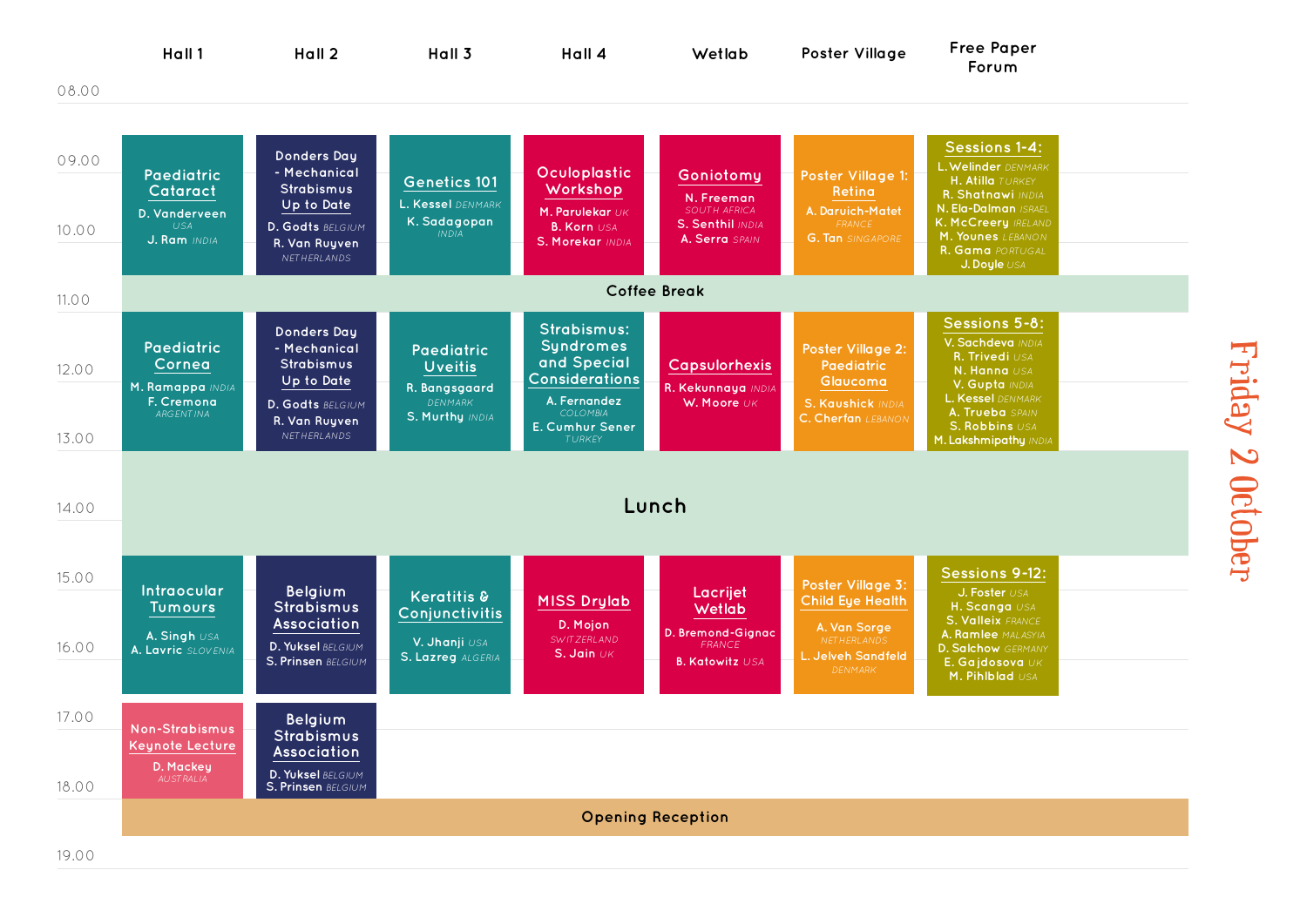

Saturday 3 October Saturday 3 October